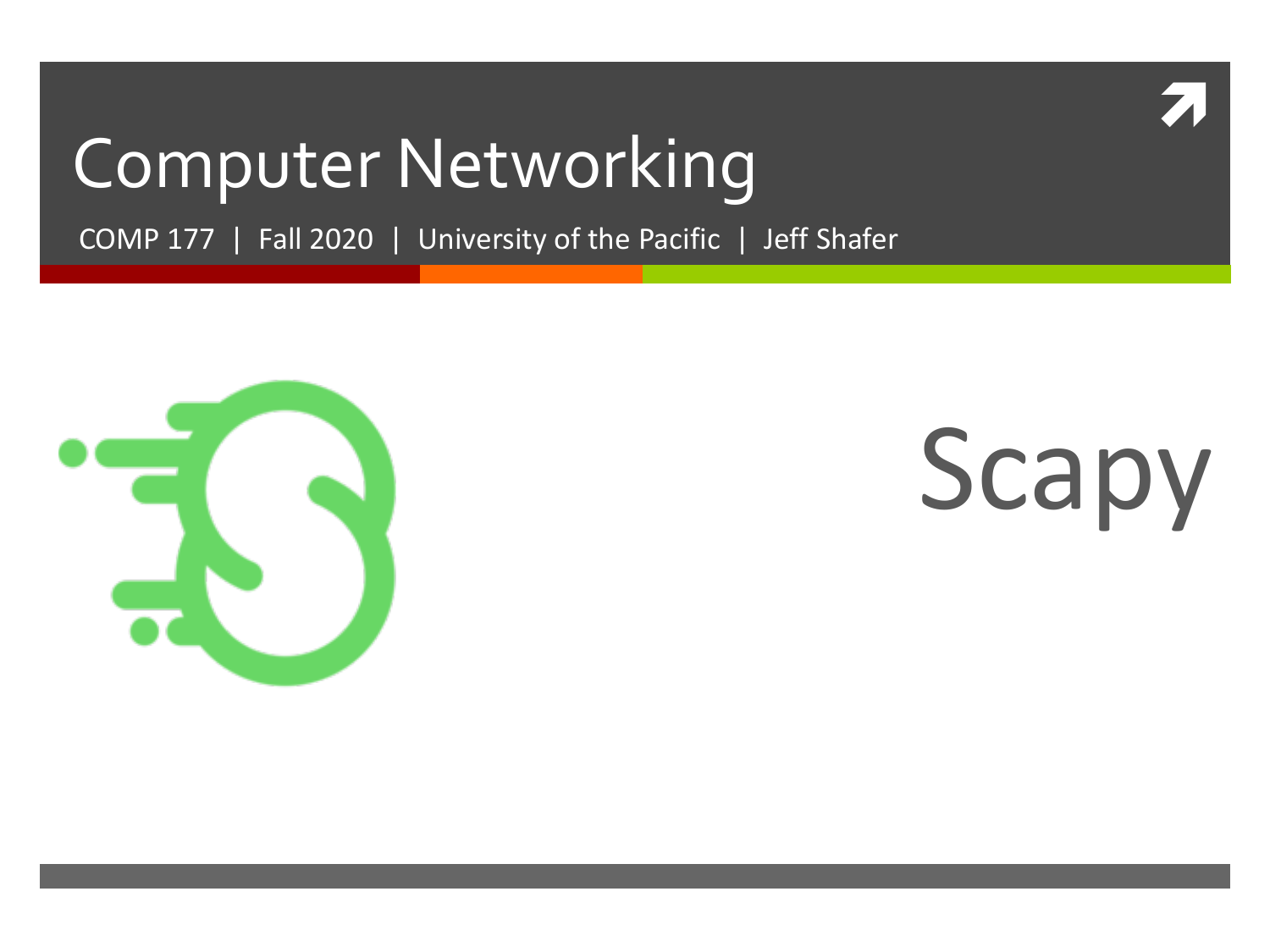#### Recap

#### **Past Topics**

- Overview of networking and 7 layered architecture
- Wireshark packet sniffer 7
- **Ethernet and WiFi** 7
- $IPv4$ 71

#### **Today's Topics**

- **Scapy**  $\overline{\mathbf{z}}$ 
	- Packet crafting for Python2  $\overline{\phantom{a}}$ and Python3

 $\overline{2}$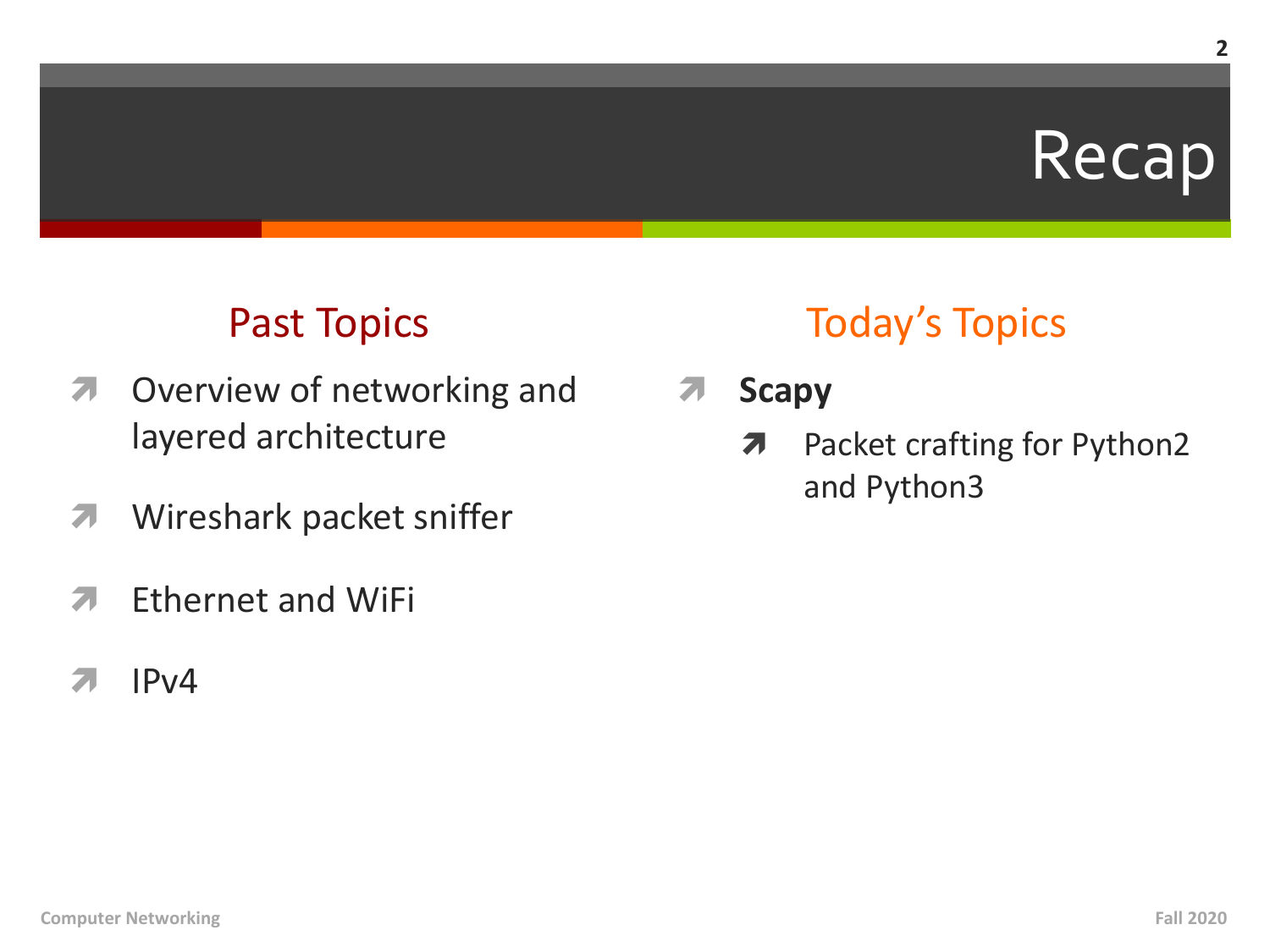## What is Scapy?

- Scapy is a Python-based packet manipulation framework 7
- Using Scapy you can 7
	- Sniff packets passively 7
	- Dissect the sniffed packets into different headers and 7 fields
	- Forge packets by editing different fields 7
	- Send packets to the destination 7
- Scapy can be installed on all major operating systems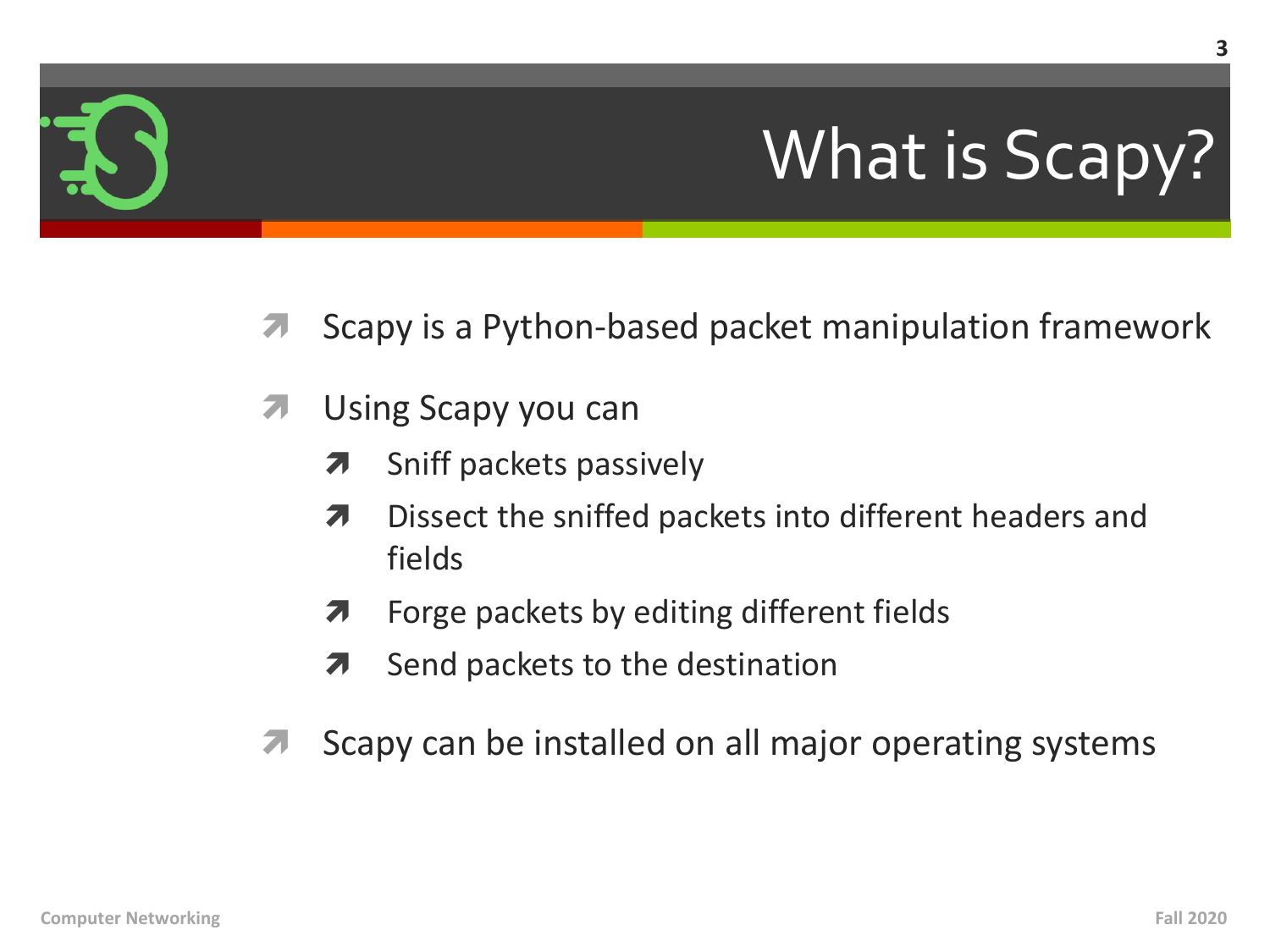

## Working with Scapy (Linux)

- Scapy can be used in two different ways: 7
	- As an interactive programming tool 7
	- 7 As a library in a larger program
- 7 After installation, you can simply run Scapy in interactive mode as follows:  $$$  scapy
- $\overline{\mathbf{z}}$ In order to send/receive packets however, you should run Scapy with root privileges: \$ sudo scapy
- 7 In the interactive mode, you can
	- 7 Define new packets
	- Read/write fields within packets Я.
	- Send and receive packets 7
	- Read pcap files  $\overline{\boldsymbol{z}}$
	- Visualize the packets  $\overline{\boldsymbol{\lambda}}$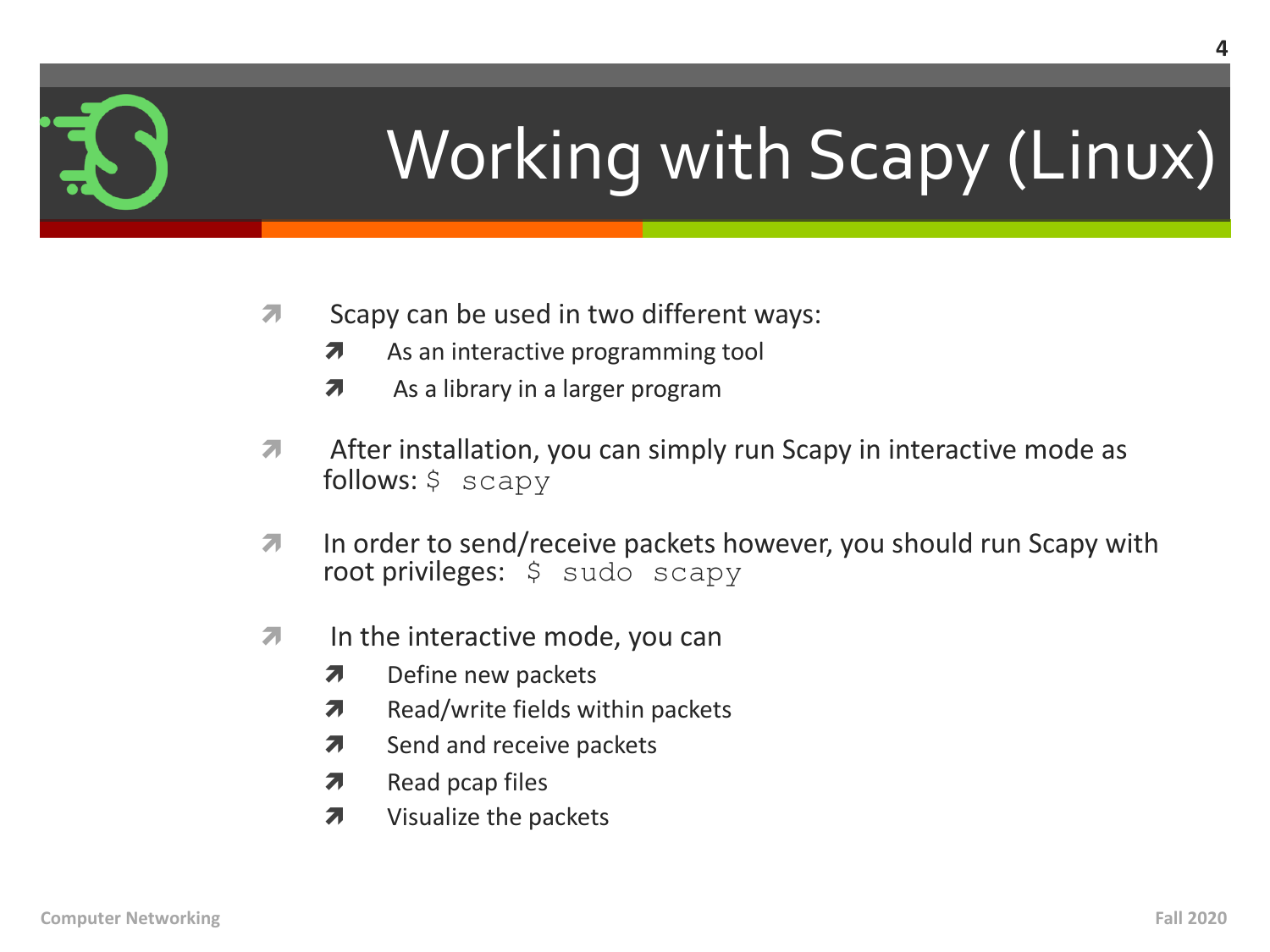## **Working with Scapy**

- In order to make a packet of certain protocol, it suffices to call the  $\overline{\phantom{a}}$ function that corresponds to that protocol
	- $\overline{\phantom{a}}$  $Ether()$ , IP(), ICMP(), TCP(), etc.
- Calling these functions without any parameters populates the 7 fields with default values
- The IP packet returned by invoking  $IP()$  has 7
	- 127, 0, 0, 1 as both the source and destination addresses 7
	- 1 as the identifier Я
	- 0 as the fragmentation offset 7
- The Ethernet frame returned by invoking  $Ether ($ ) has 7
	- $00:00:00:00:00:00$  as the source MAC address 7
	- ff: ff: ff: ff: ff: ff as the destination MAC address Л.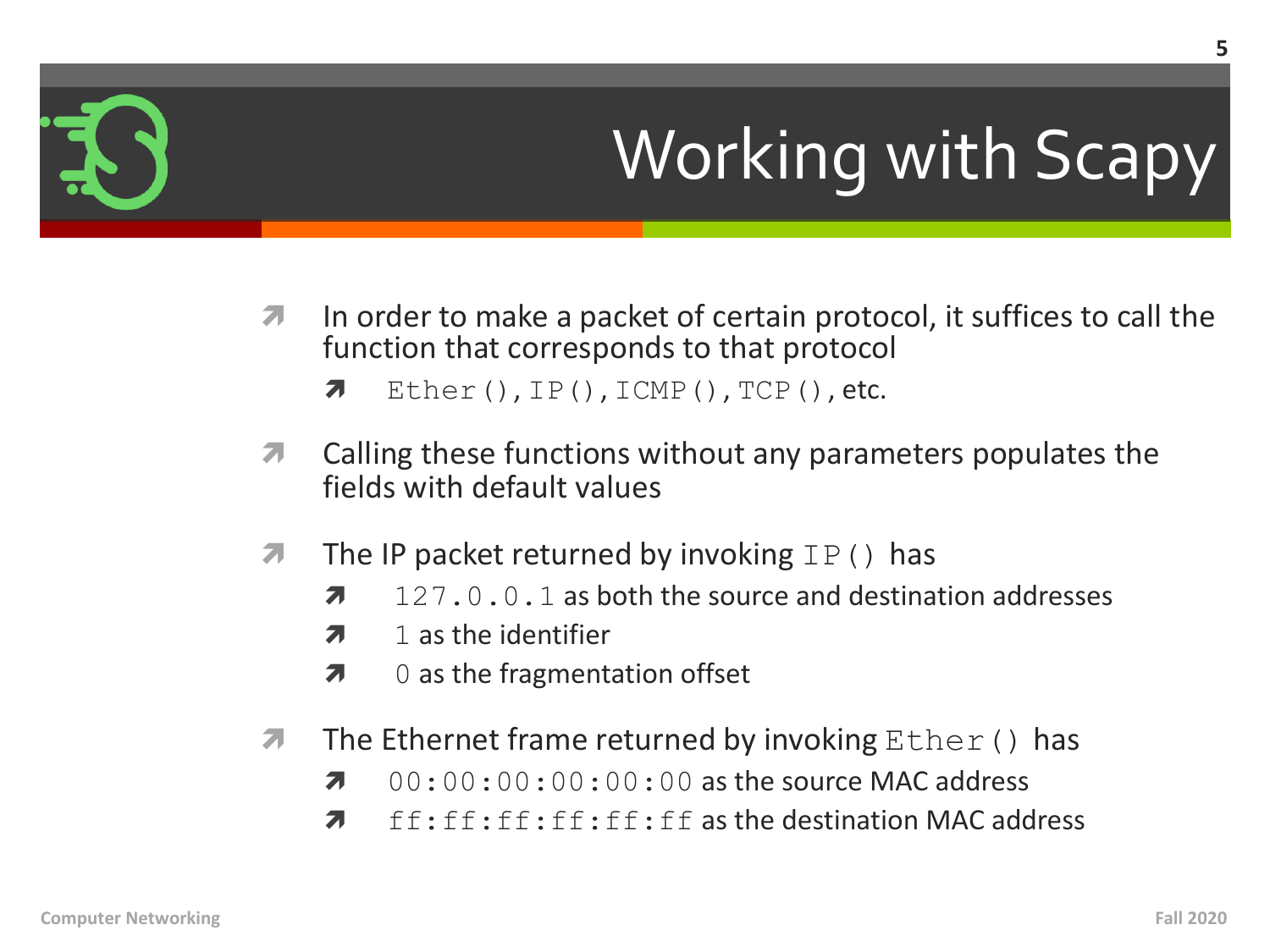## **Setting Protocol Fields**

- You can set protocol fields in two different ways:  $\overline{\mathbf{z}}$ 
	- As parameters upon invoking the protocol function  $\overline{\phantom{a}}$ 
		- $IP(src='192.168.1.1')$ 71
		- $\sqrt{ }$  Ether(dst='43:63:a4:7f:18:01')
		- $IP(src='192.168.1.1', ihl=5)$ 7
	- Naming the packet, and then updating the fields under that name  $\overline{\boldsymbol{\pi}}$

```
a = Ether()
7
   a.dst = '43:63:a4:7f:18:01'
```
- $\lambda$  b=IP()  $b.src = '192.168.1.1'$  $b.$ ihl = 5
- You can also update an already set field to Scapy's default with the del ()  $\overline{\boldsymbol{\pi}}$ function

```
\lambda a = IP(src='192.168.1.1')
    del(a.src)
   A's src field will be restored to the default address 127, 0, 0, 1
```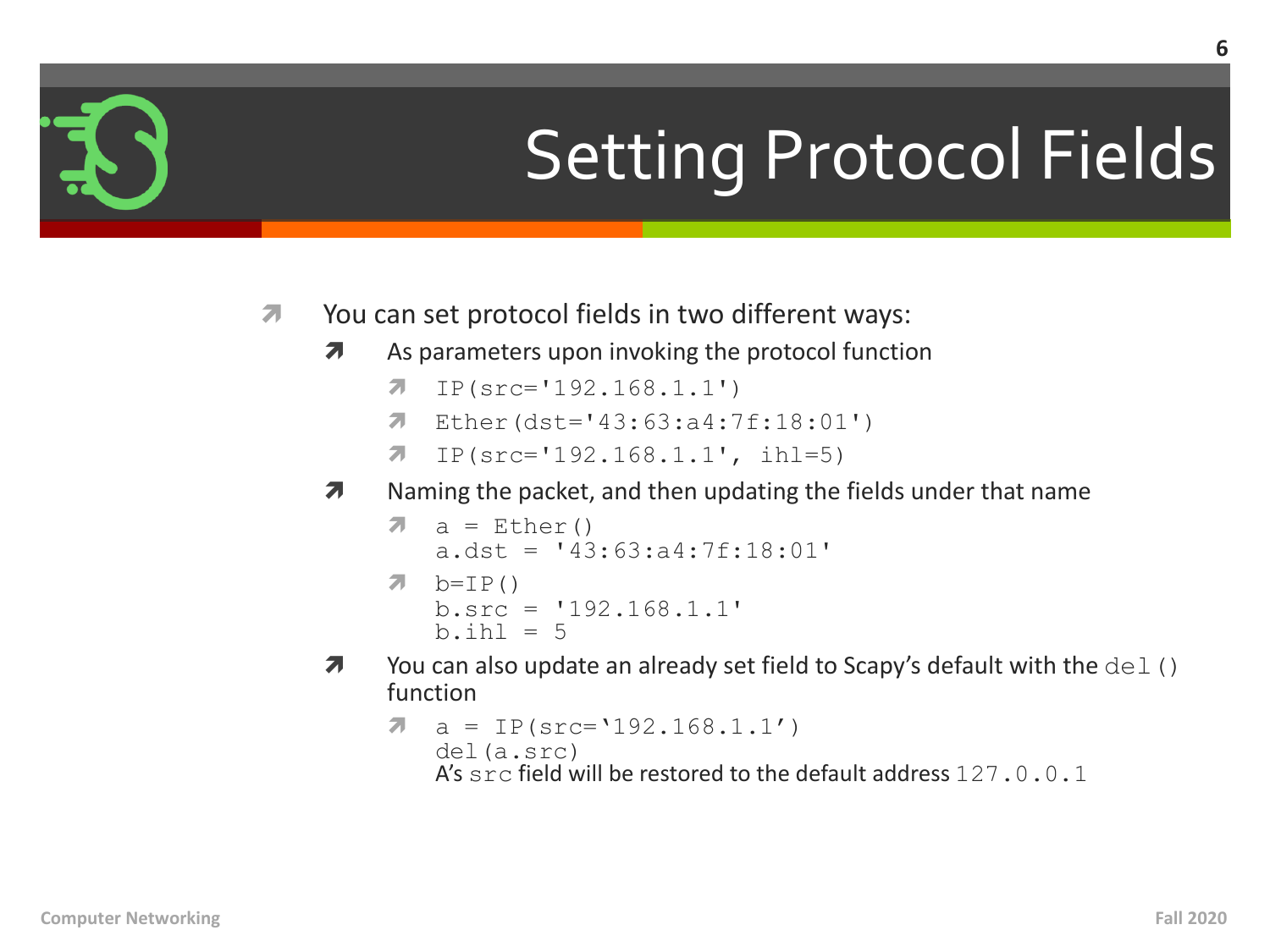- In order to encapsulate a packet within another packet the  $\prime$  operator is 7 used - Scapy calls it the "layer" operator
	- $\overline{\mathbf{z}}$ Ether ()  $/IP$  () returns an Ethernet frame that encapsulates an IP datagram. The fields in Ethernet and IP headers would be Scapy's default
	- 7 Ether(dst='43:63:a4:7f:18:01')/IP(ihl=5) returns
		- Ethernet frame with destination MAC address  $43:63:64:7f:18:01$ Я.
		- IP payload where the IP header length is 5 **7**
- Encapsulation also changes the fields values appropriately that reflect on 7 encapsulation
	- 7 In both  $Ether() / IP()$  and Ether(dst= $'43:63:a4:7f:18:01'$ )/IP(ihl=5)
	- Л. Ethernet type would be updated to  $0 \times 0800$  which shows that the payload is an IP datagram
	- $\overline{\mathbf{z}}$ IP datagram proto fields still has the default value, since IP datagram does not have any payload.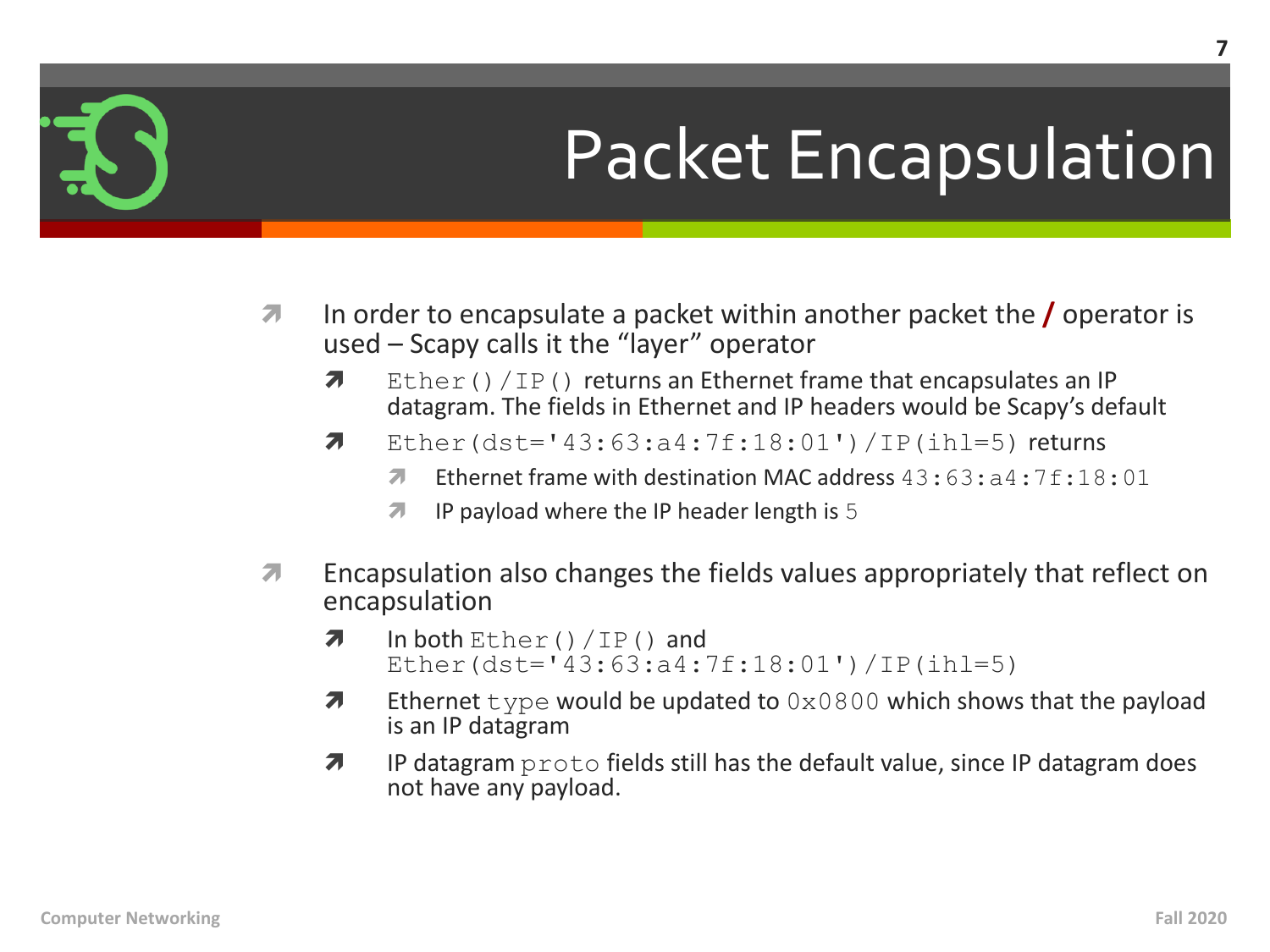- **7** Upon encapsulating a packet within another, you can still refer to fields with  $. \leq$ field-name>
	- $\pi$  (Ether()/IP()).ttl will return the TTL value from IP header
	- $\pi$  (Ether()/IP()).type will return the type value from Ethernet header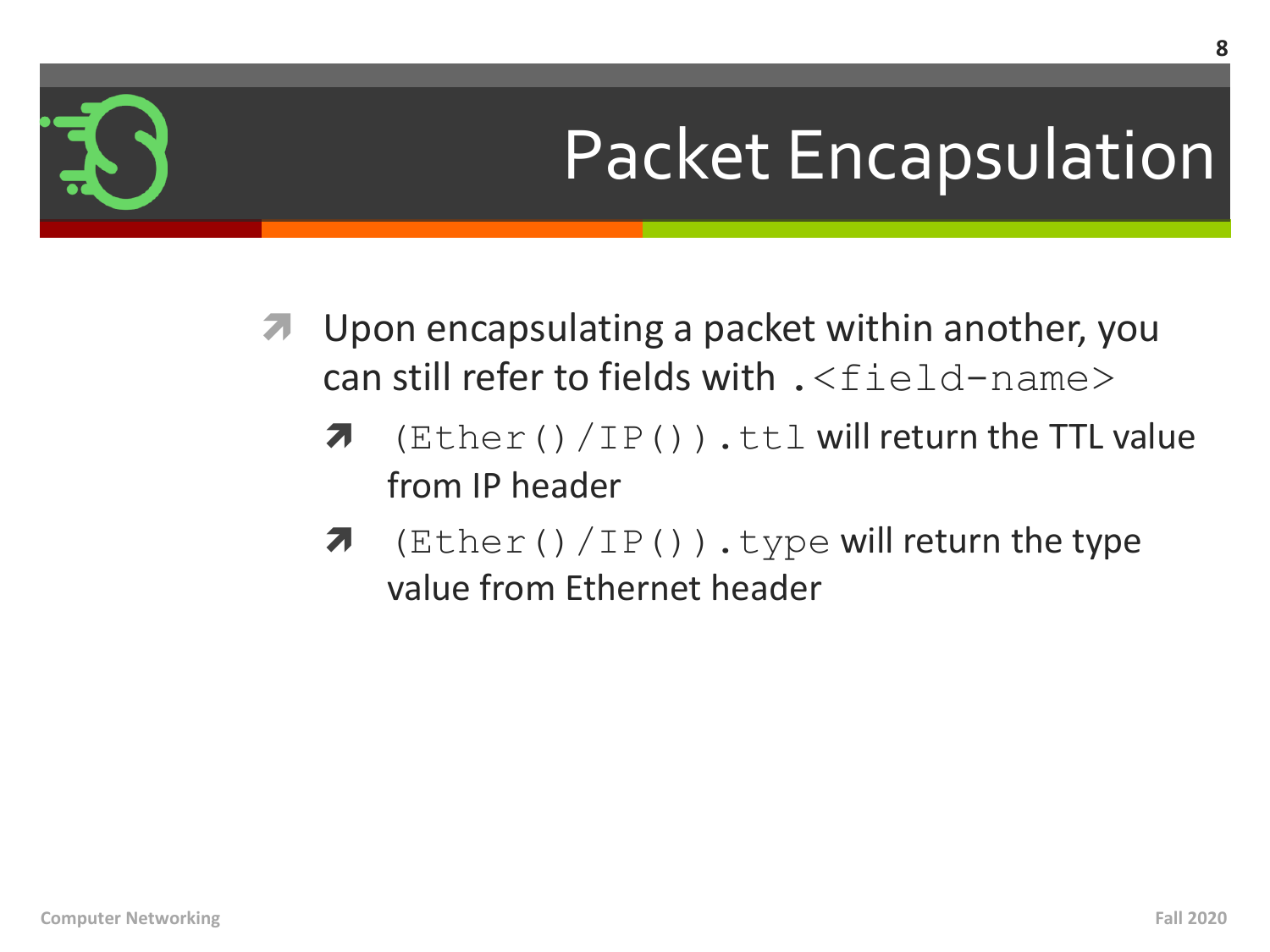- **7** Question: What if two fields have the same name in two different protocol? For example:
	- Both source MAC address and source IP address are 7 named  $src$
	- Both destination MAC address and destination IP **и** address are named dst
- Answer: Referring by field name returns the value  $\overline{\phantom{a}}$ from the *outer* header
	- $(Ether() / IP() )$ . src returns the source MAC  $\overline{\phantom{a}}$  $address(00:00:00:00:00:00:00)$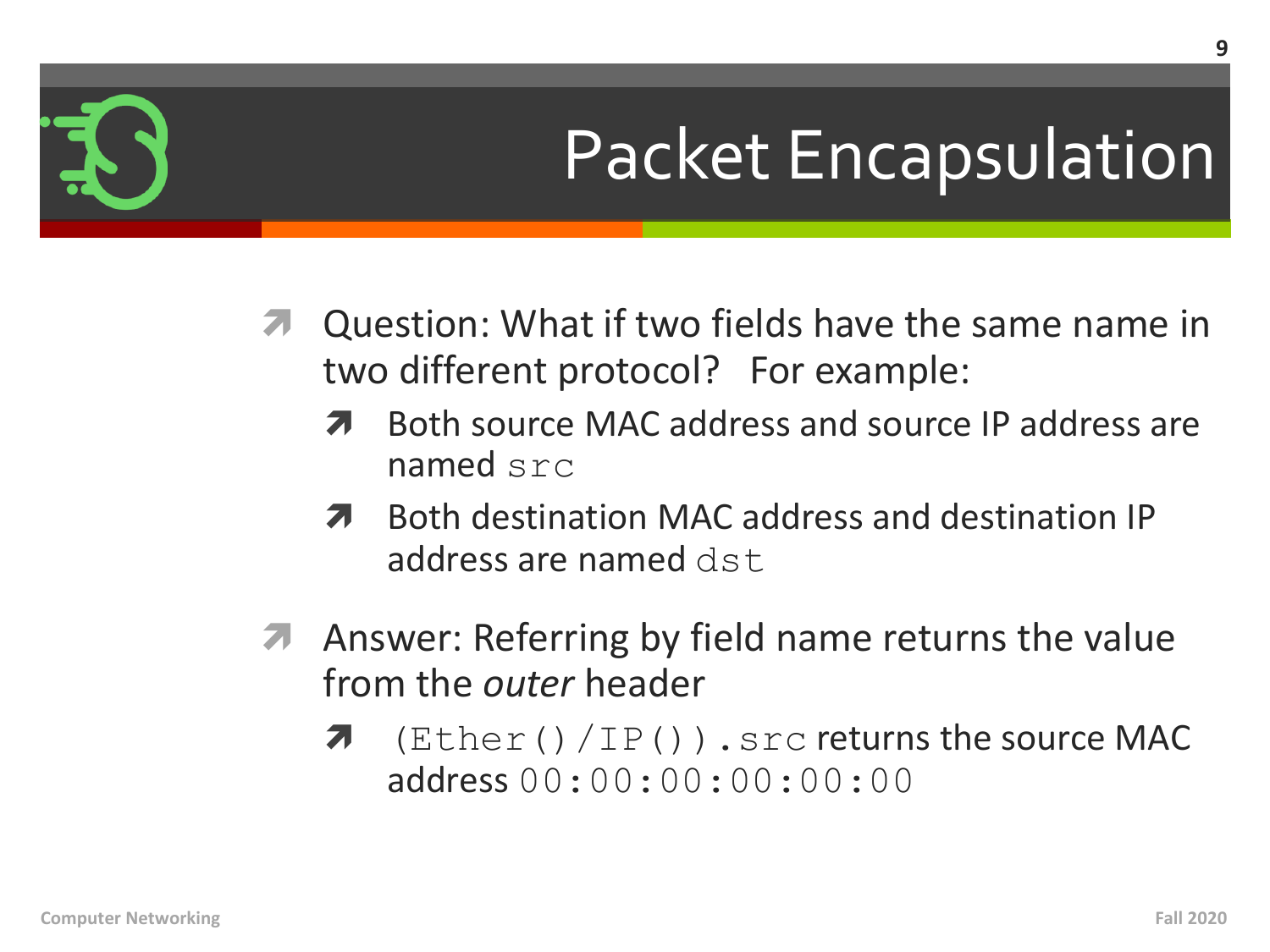- **7** Question: Then how can we refer inner header fields?
- Answer: By explicitly mentioning the protocol 7 within brackets
	- $(Ether() / IP()) [IP].src returns IP address$  $\overline{\boldsymbol{z}}$  $127.0.0.1$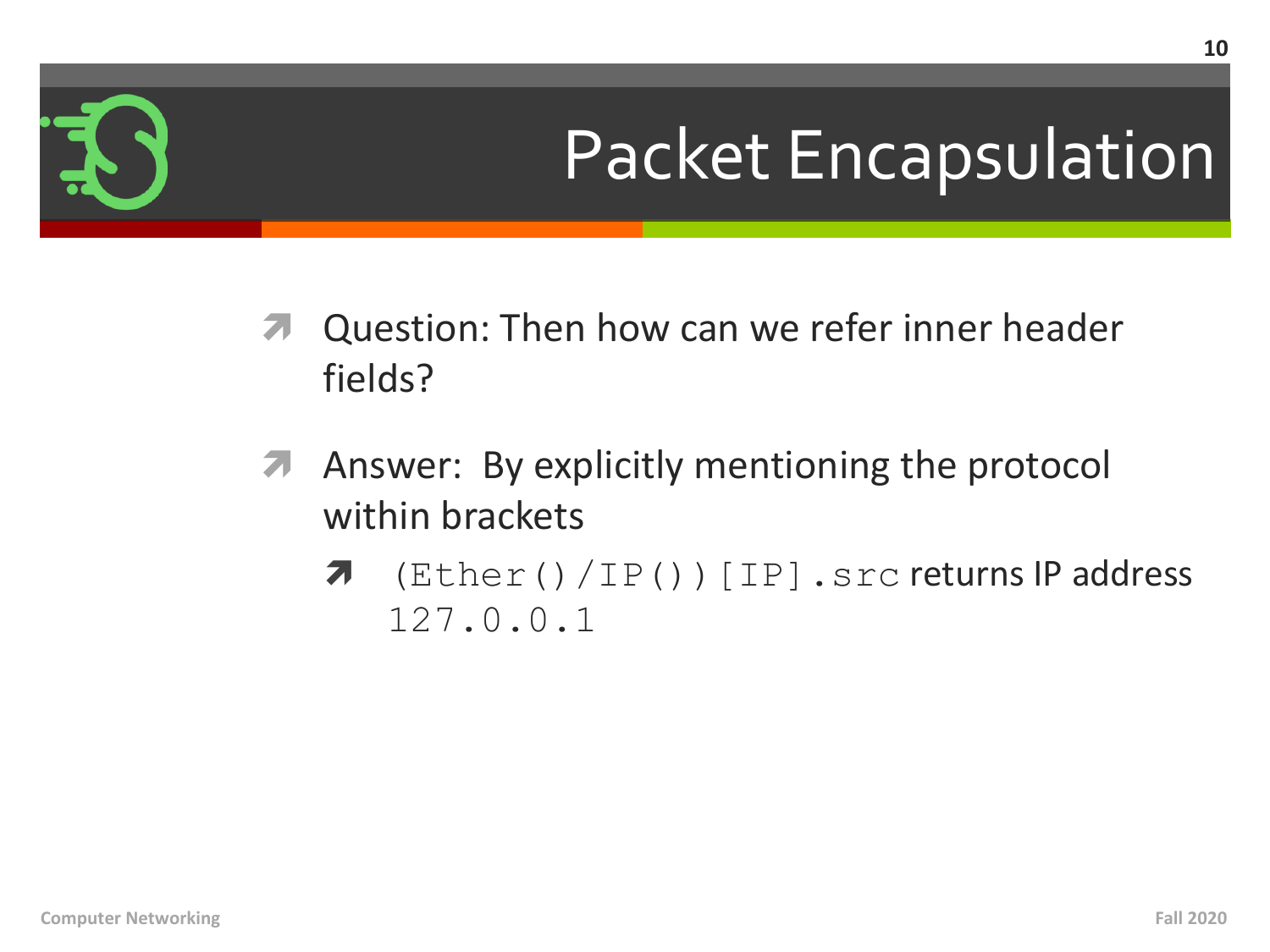

#### Useful Funct

- **7** raw (pkt) returns the raw byte string of pkt. This raw byte string can each protocol function to populate fields
- **1** hexdump (pkt) returns a hexadecimal dump of the packet. The outp to Wireshark's *packet bytes* section
- **1 ls(pkt)** [lists all fields and their values within all heade](https://scapy.readthedocs.io/en/latest/usage.html)rs of pkt. It a the data type that Scapy has defined for each field
- *A* pkt.summary () shows a summary of the packet in one line
- *A* pkt.show() lists all fields and their values within all headers of pkt
- *i* pkt.show2() is similar to pkt.show() but displays the final packet checksum fields are calculated)
- *i* **pkt.command()** returns Scapy command as a string by which pkt of generated

Computer Networking **Fall 2020 Fall 2020 Fall 2020 Fall 2020 Fall 2020 Fall 2020 Fall 2020 Fall 2020 Fall 2020 Fall 2020 Fall 2020 Fall 2020 Fall 2020 Fall 2020 Fall 2020 Fall 2020 Fall 2020**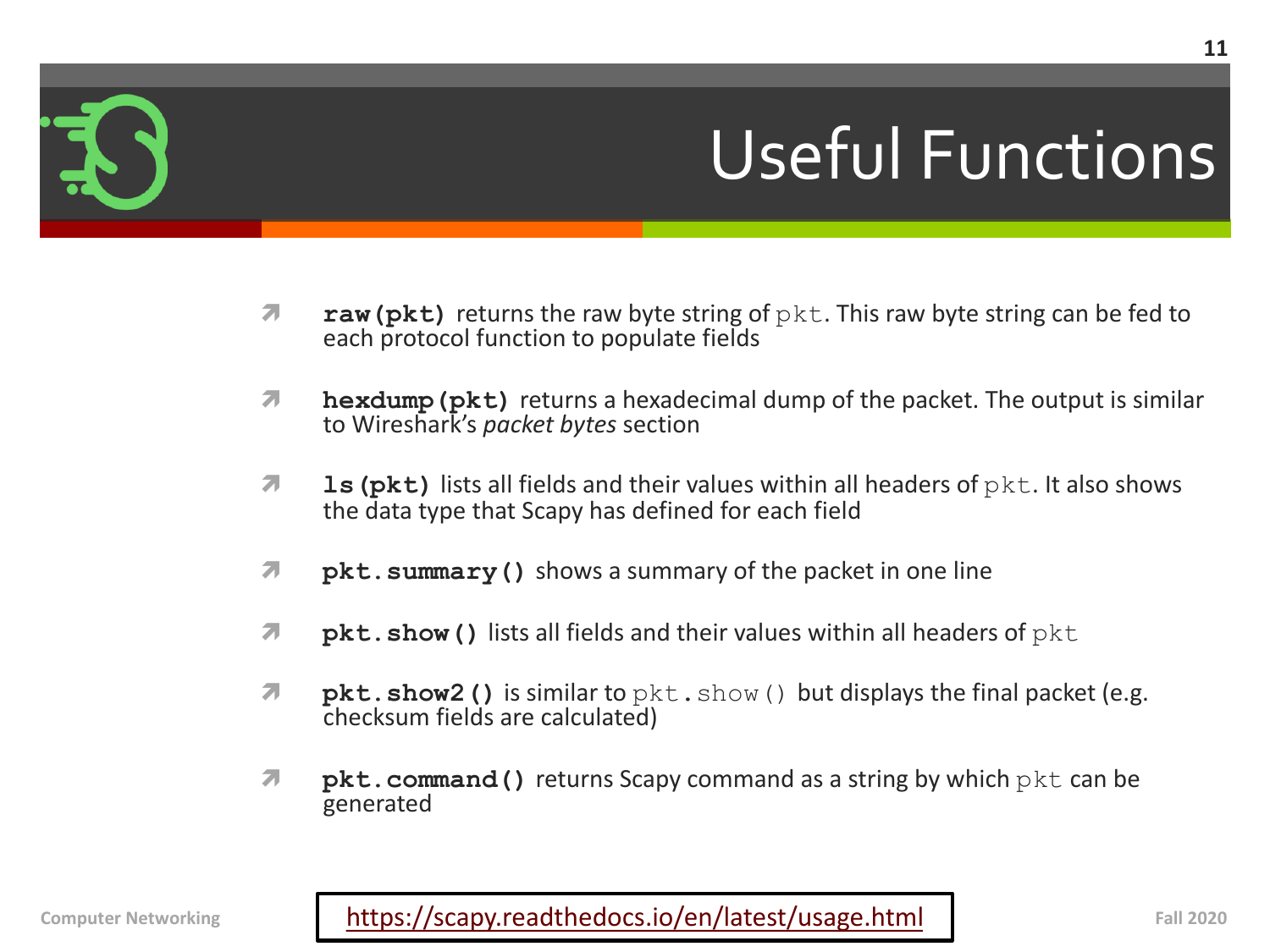

#### Generating List of Packets

- **7** Giving multiple values to a field generates a list of packet, each with one value from that field
- $\lambda$  Assigning list(s) of values
	- **7** IP(id=[3,10]) generates a list consisting of two IP packets, one with  $id=3$  and the other with  $id=10$
	- **7** IP(id=[3,10], ttl=[78,45]) generates a list of four IP packets with all options for id and ttl fields
- $\lambda$  Assigning a range of values
	- **7** IP(id=(3,8)) generates six IP datagrams with different ids ranging from 3 to 8
- *A* Assigning IP addresses with prefix lengths
	- $\lambda$  IP (dst = '192.168.12.0/30') generates four IP packets with the destination IP addresses: 192.168.12.0, 192.168.12.1, 192.168.12.2, 192.168.12.3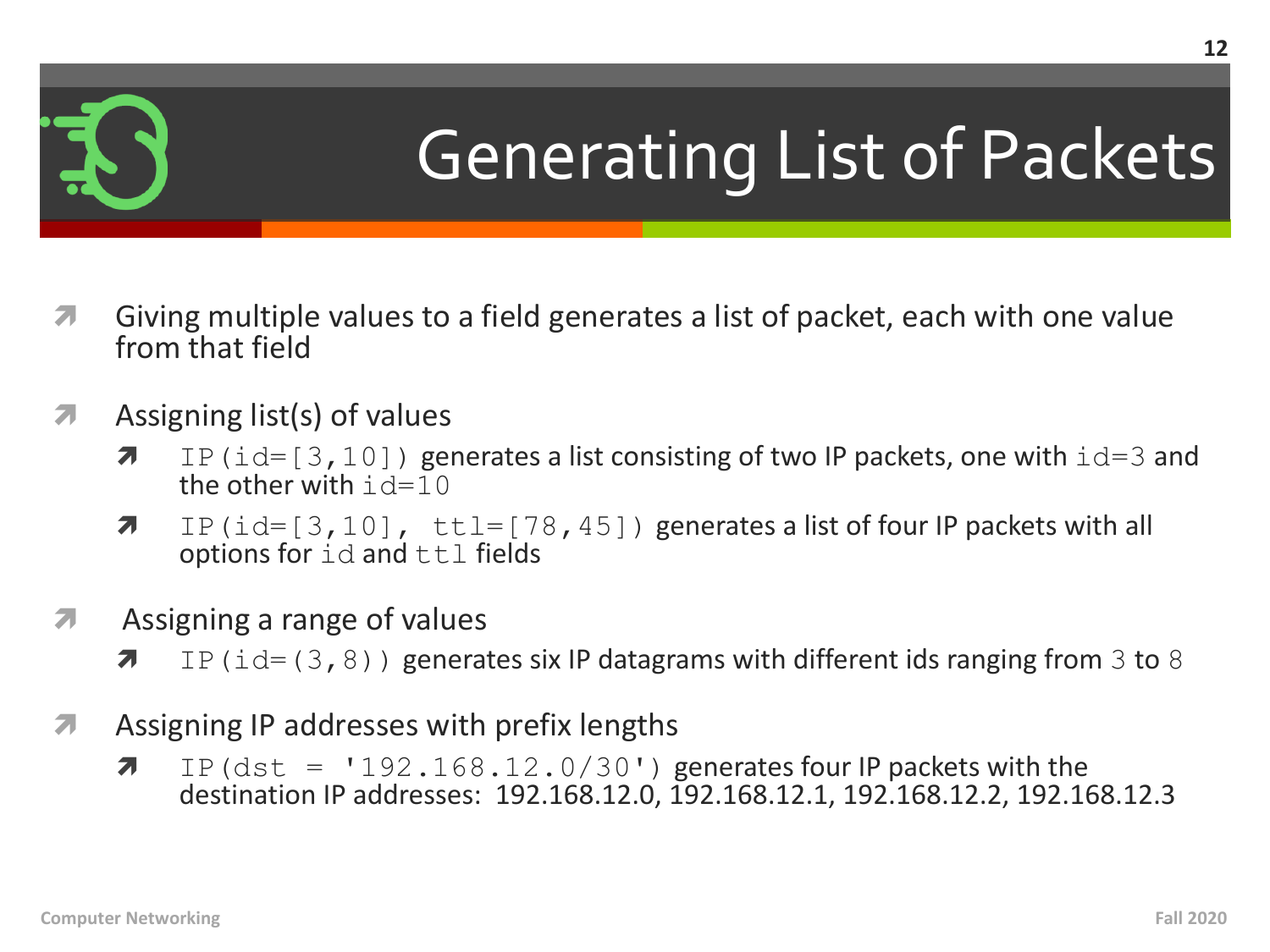#### **Sending Packets**

- send (pkt) sends *network layer* packet(s) 21
	- send(IP(dst='192.168.1.1/30')) 7
	- Scapy choses an appropriate interface and link layer protocol Л.
- send**p** (pkt) sends *data link layer* packet(s) Л.
	- sendp (Ether (dst= $11:22:33:44:55:66'$ ) /IP (dst= $"4.2.2.3")$ )  $\overline{\boldsymbol{\pi}}$
	- You can be explicit about the interface using i face, e.g., Я. sendp(Ether(dst='11:22:33:44:55:66')/IP(dst="4.2.2.3"),  $iface='eth0')$
- You can use  $loop=1$  to send packets indefinitely 71
	- 7  $send(IP(dst='192.168.1.1'))$ ,  $loop=1)$
- You can use  $\text{inter}$  to set an interval in seconds between sending each packet 7
	- send(IP(dst= $'192.168.1.1'$ ), loop=1, inter=0.5) 7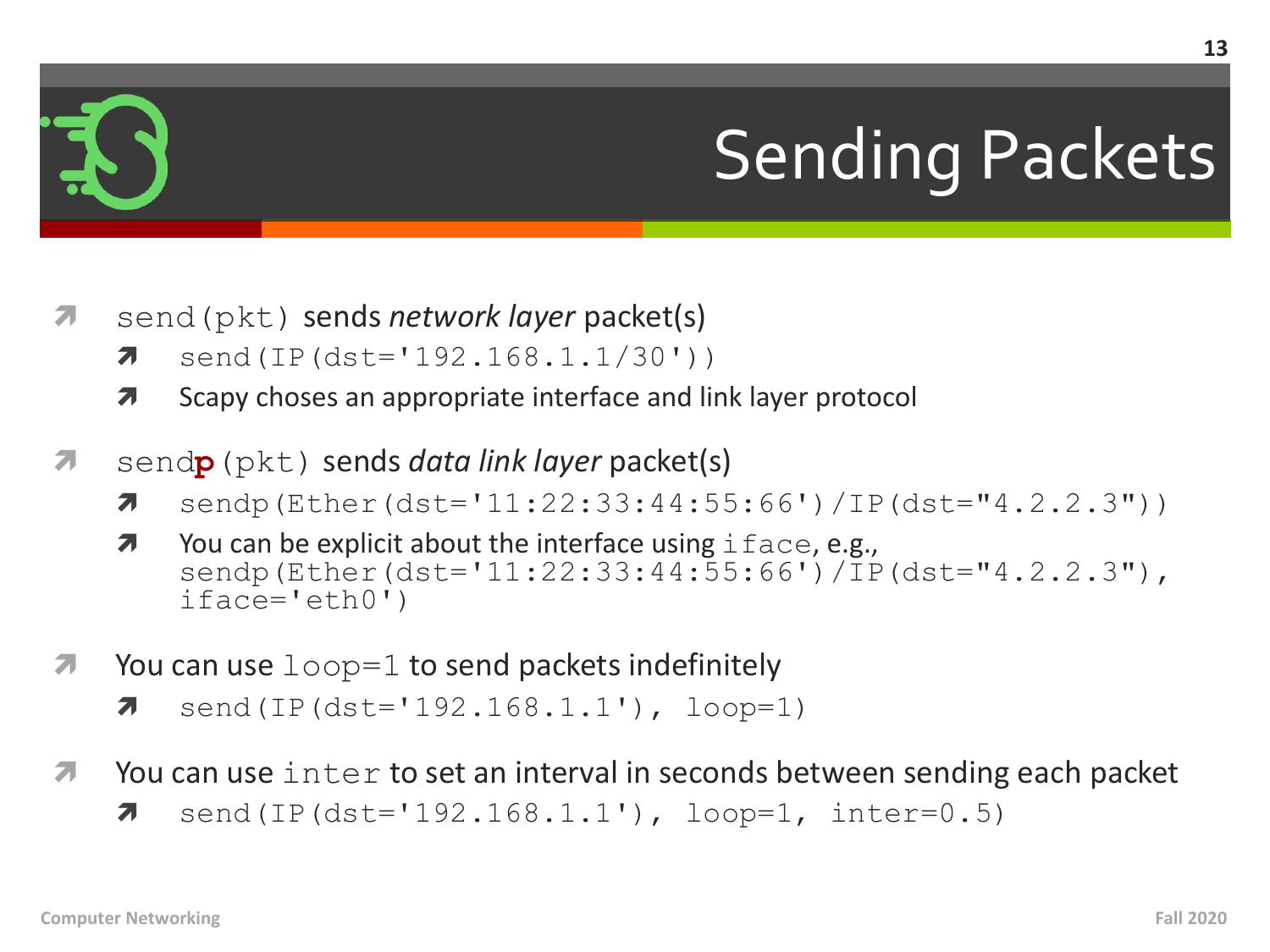#### Sending and Receiving Packets

- $sr1$  ( $pkt$ ) sends network layer packet(s) and returns the *first* 7 received packet in response
	- $sr1(IP(dst='192.168.1.1'))$ 7
- $s_{\text{FP}}$  ( $p$ kt) sends data link layer packet(s) and returns the *first* 71 received packet in response
	- srp(Ether()/IP(dst='192.168.1.1/28')) 7
- $sr$  ( $pkt$ ) sends network layer packet(s) and returns two lists 71
	- List 1: Pairs of sent and answered packets 7
	- List 2: Packets that are sent but are unanswered 7
	- 7  $x, y = s r (IP (dst='192.168.1.1'))$ , where x consists of pairs of sent and answered packets, and y is the list of unanswered packets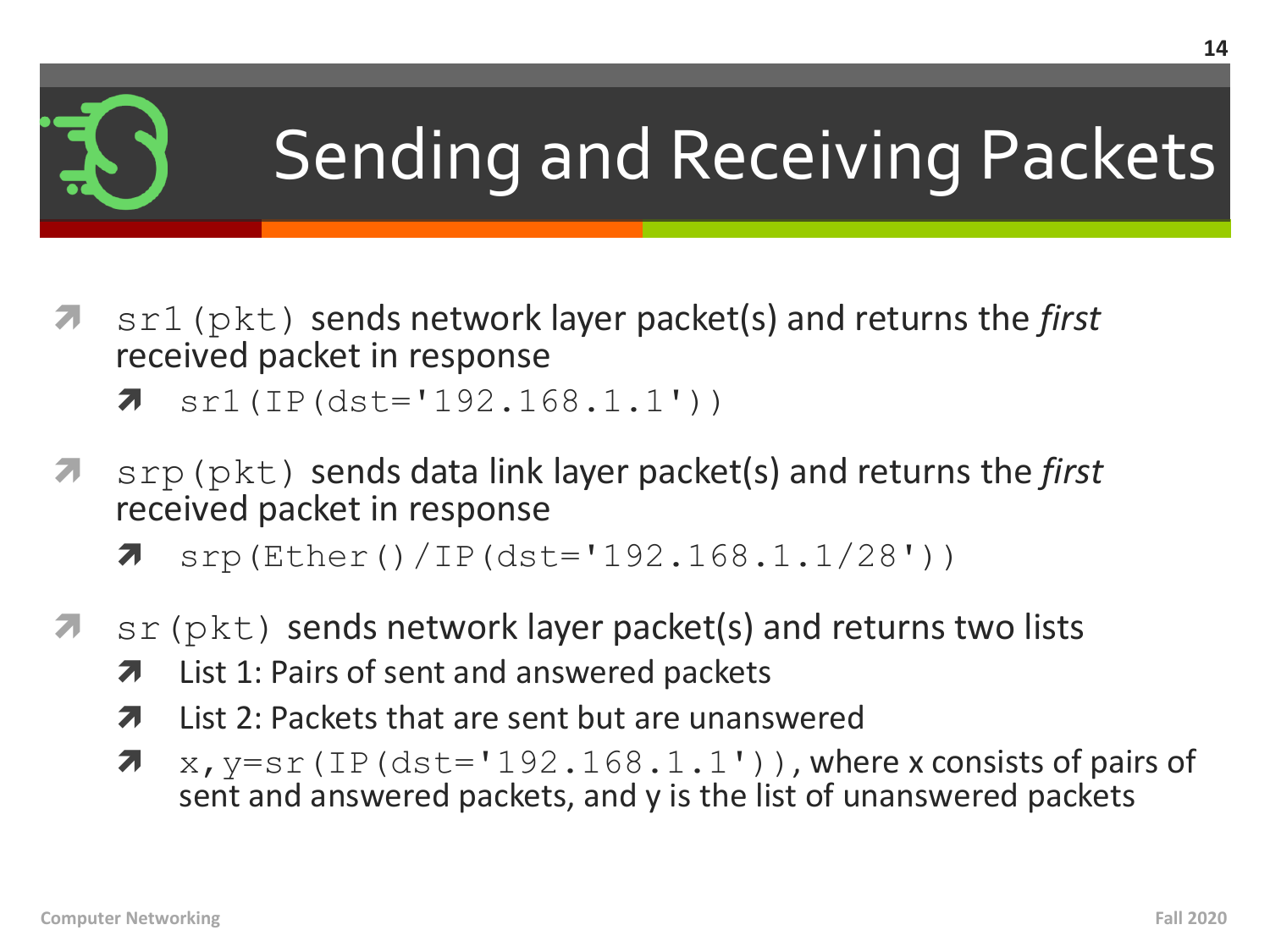#### Sending and Receiving Packets

- Use timeout to set the seconds before timing out to receive responses
	- $sr1 (IP (dst='192.168.1.1'))$ , timeout=3)  $\overline{\phantom{a}}$
- Use  $\text{return}$  to retry sending the unanswered packets *n* times 7  $sr1(IP(dst='192.168.1.1'))$ ,  $retry=5)$
- Use  $\text{return }$  to retry to send the unanswered packets for *n* times in row with no answer for *any* of those packets
	- 7  $sr1(IP(dst='192.168.1.1'))$ ,  $retry=-5)$